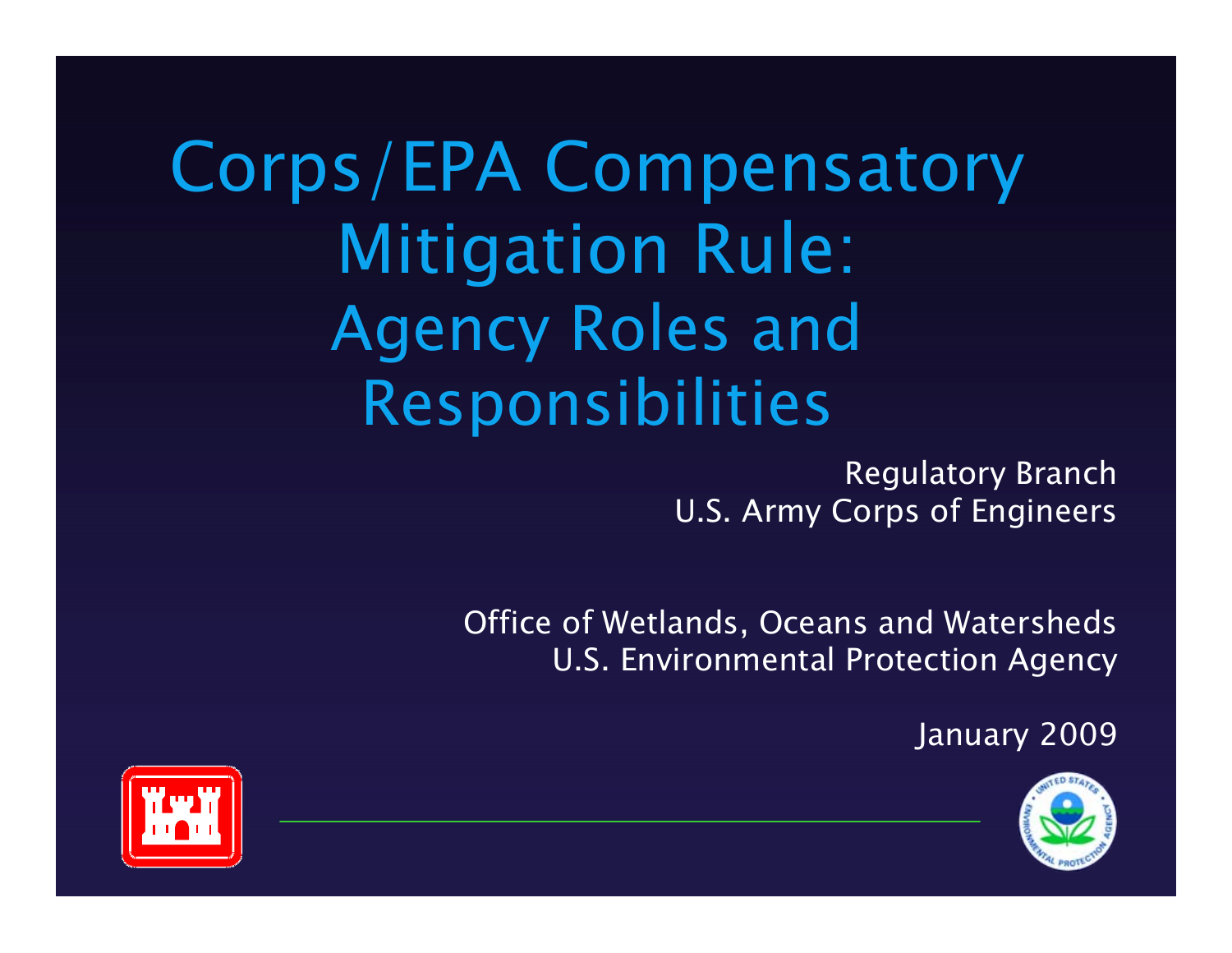# Corps' Responsibilities

- • Determining appropriate amount and type of compensatory mitigation
- $\bullet$ • Making public interest review decisions
- •Conducting 404(b)(1) Guidelines analyses
- •Approving mitigation plans
- • Approval/disapproval of third-party mitigation instruments
- •Oversight of third-party mitigation



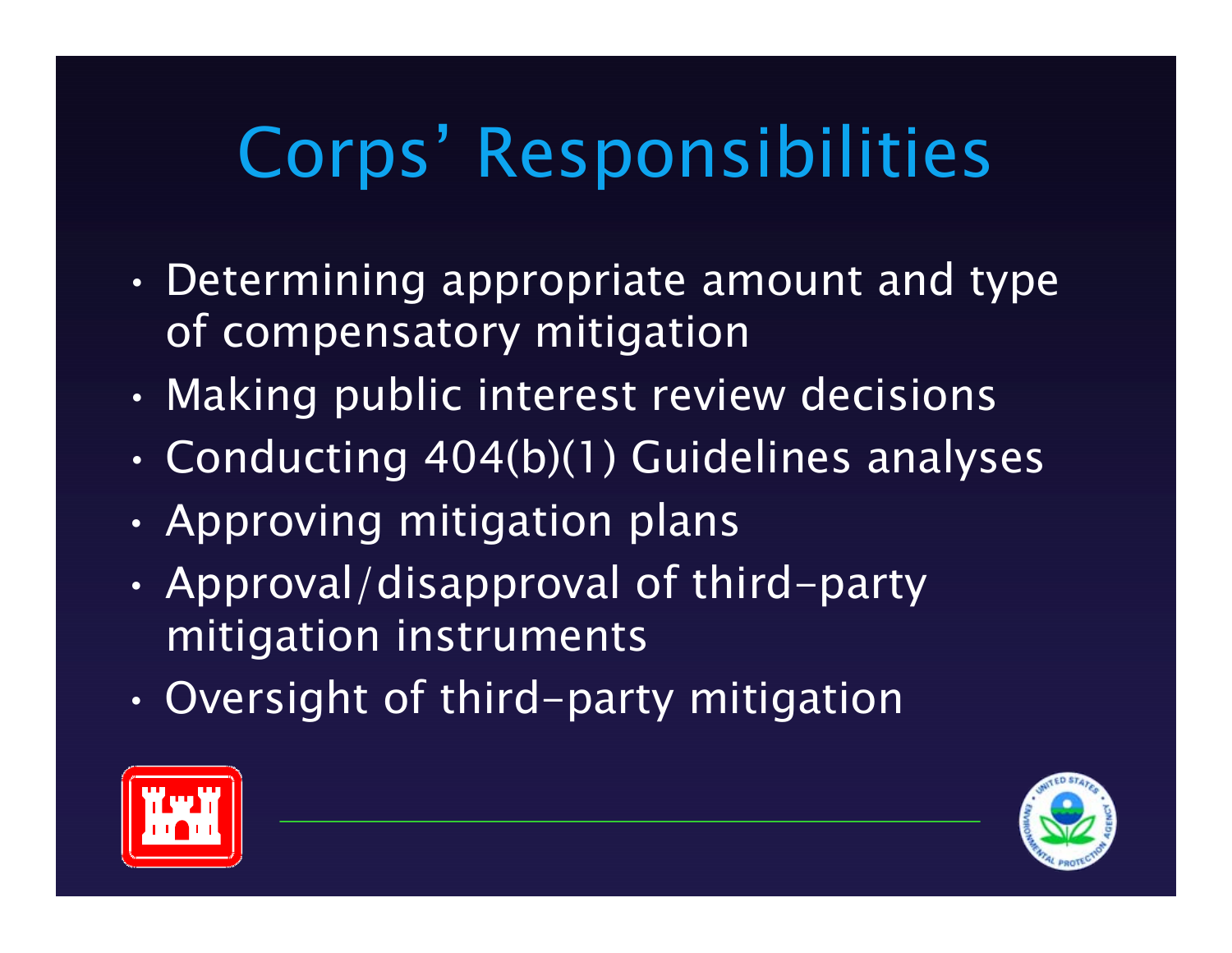### EPA/FWS/NOAA Roles in Mitigation Decisions

- •Comment on public notices
- •Participate on IRTs
- • Elevate issues regarding Bank/ILF proposals under DR process in rule
- • Elevate issues under CWA 404(q) process
- $\bullet$ • [EPA – only] Prohibit disposal sites (CWA §404(c))



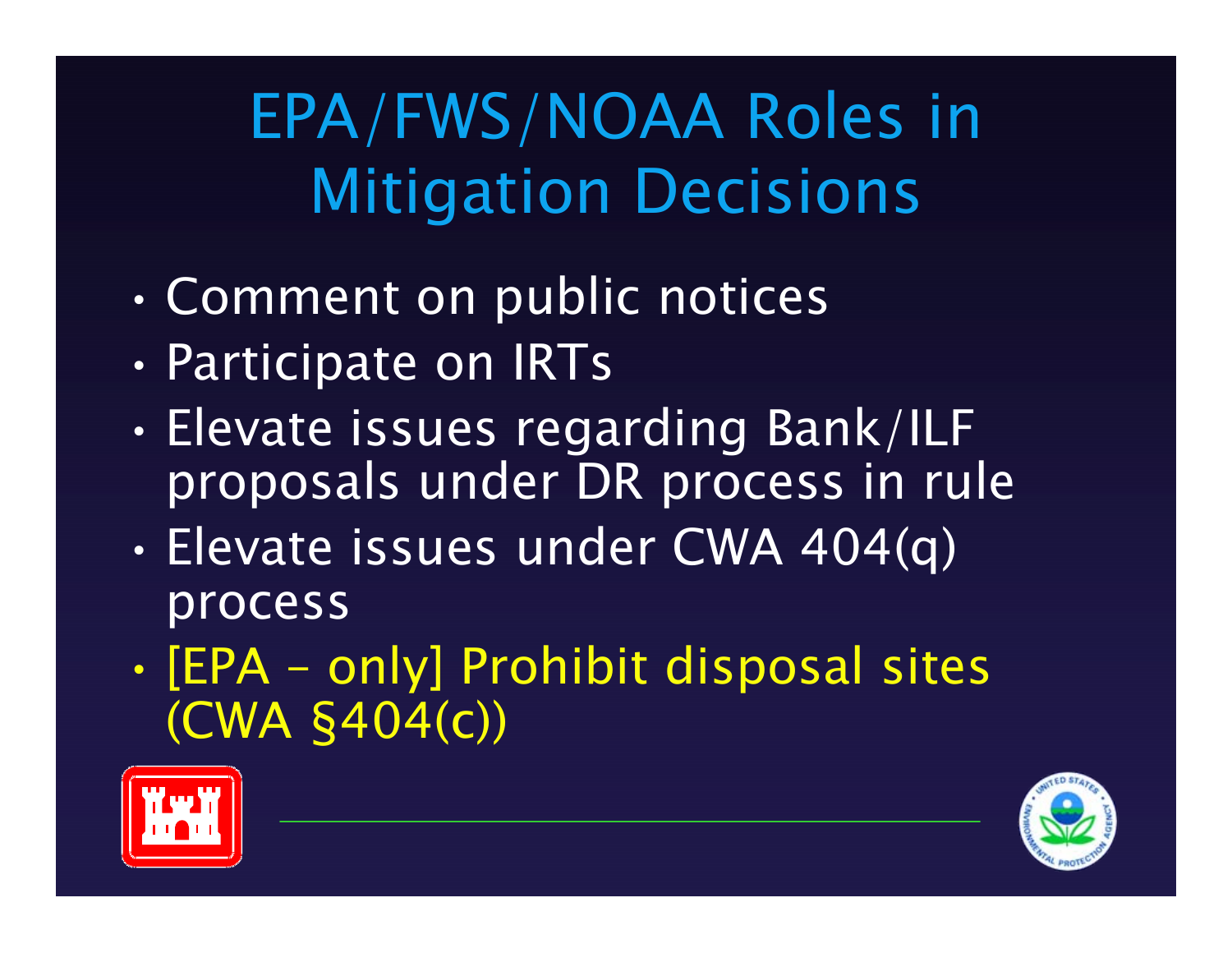# 1992 404(q) MOAs

- • Corps responsibilities:
	- Acts as project manager in the evaluation of permit applications
	- Requesting and evaluating information concerning all permit applications
- • Corps makes final determinations of:
	- Compliance with Corps regulations (e.g., public interest review)
	- Compliance with the 404(b)(1) Guidelines



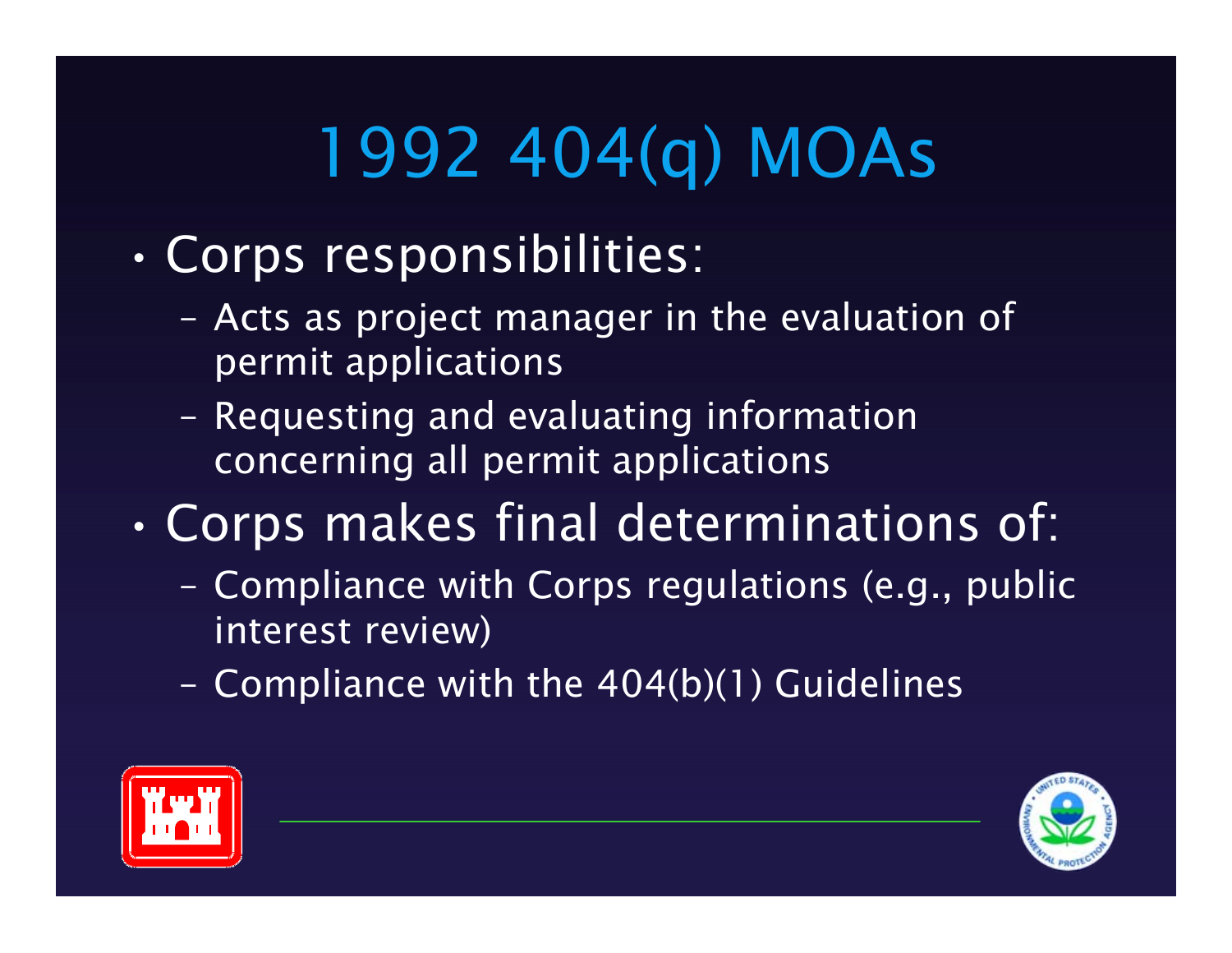### 1992 Army – EPA/FWS/NOAA 404(q) MOAs

- • Corps will fully consider EPA/FWS/NOAA comments when determining compliance with:
	- –National Environmental Policy Act
	- –404(b)(1) Guidelines
	- – Other relevant statutes, regulations, and guidelines



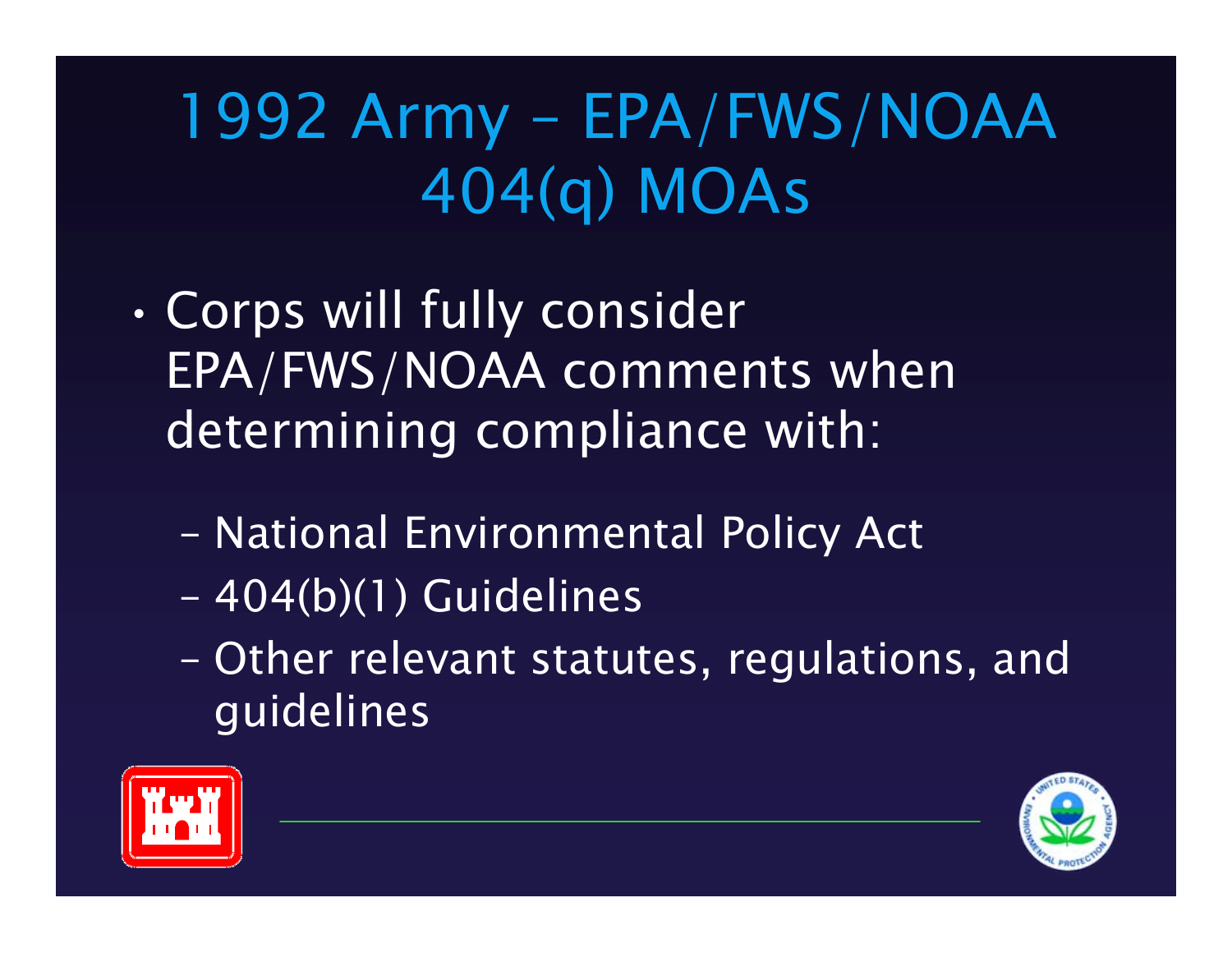### 1992 Army –EPA/FWS/NOAA 404(q) MOAs

- • EPA/FWS/NOAA may provide comments on its views regarding compliance with the 404(b)(1) Guidelines
- • Comments will be provided within applicable time frames



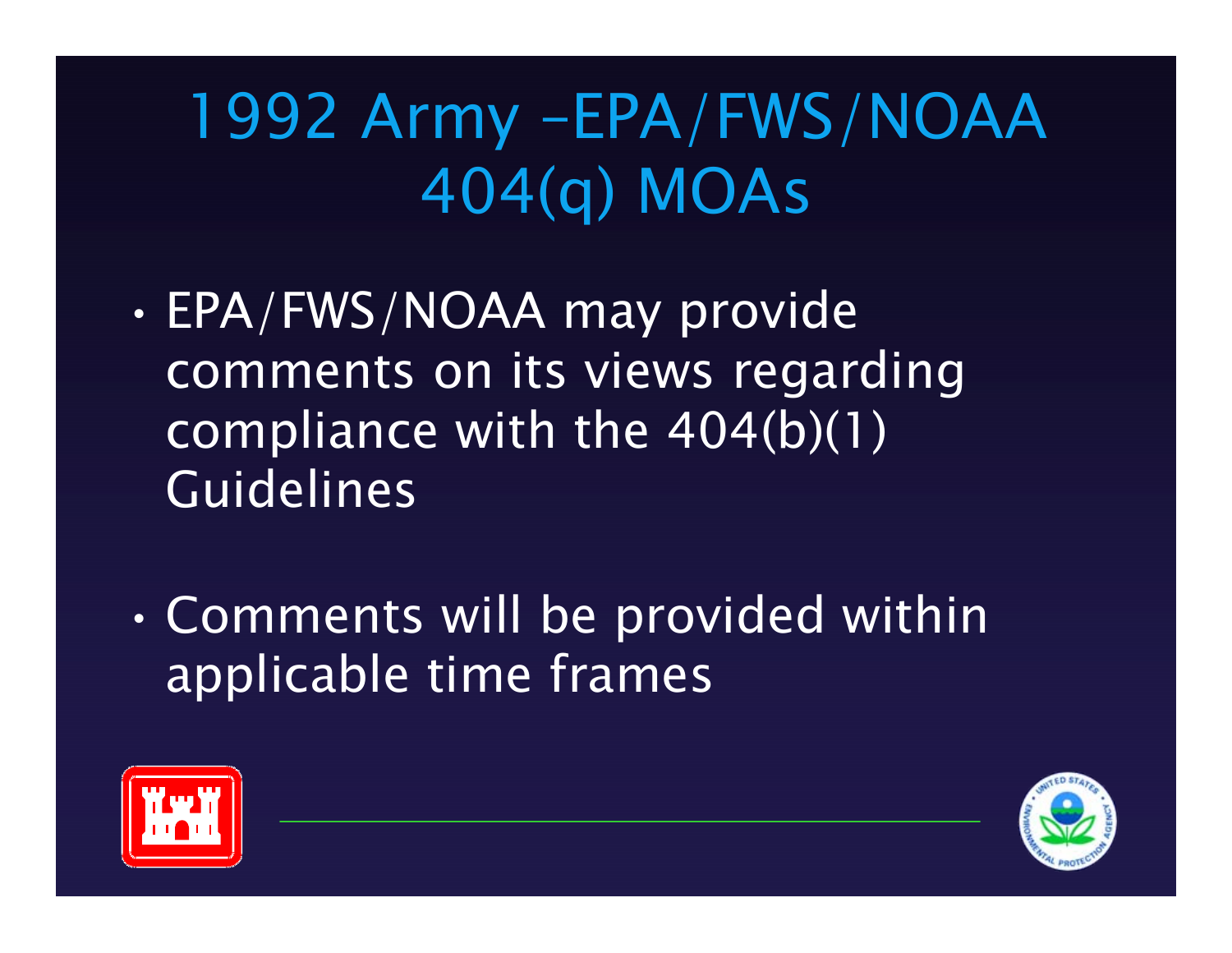# Interagency Review Team

- Reviews documentation for establishment and management of Mitigation Bank and In-Lieu Fee program
- •Corps is chair
- • $\cdot$  If third-party mitigation is used to satisfy another federal, tribal, state, or local program, that agency may serve as co-chair
- • District Engineer will seek to resolve issues via consensus based approach, while meeting the decision-making time frames in the Rule



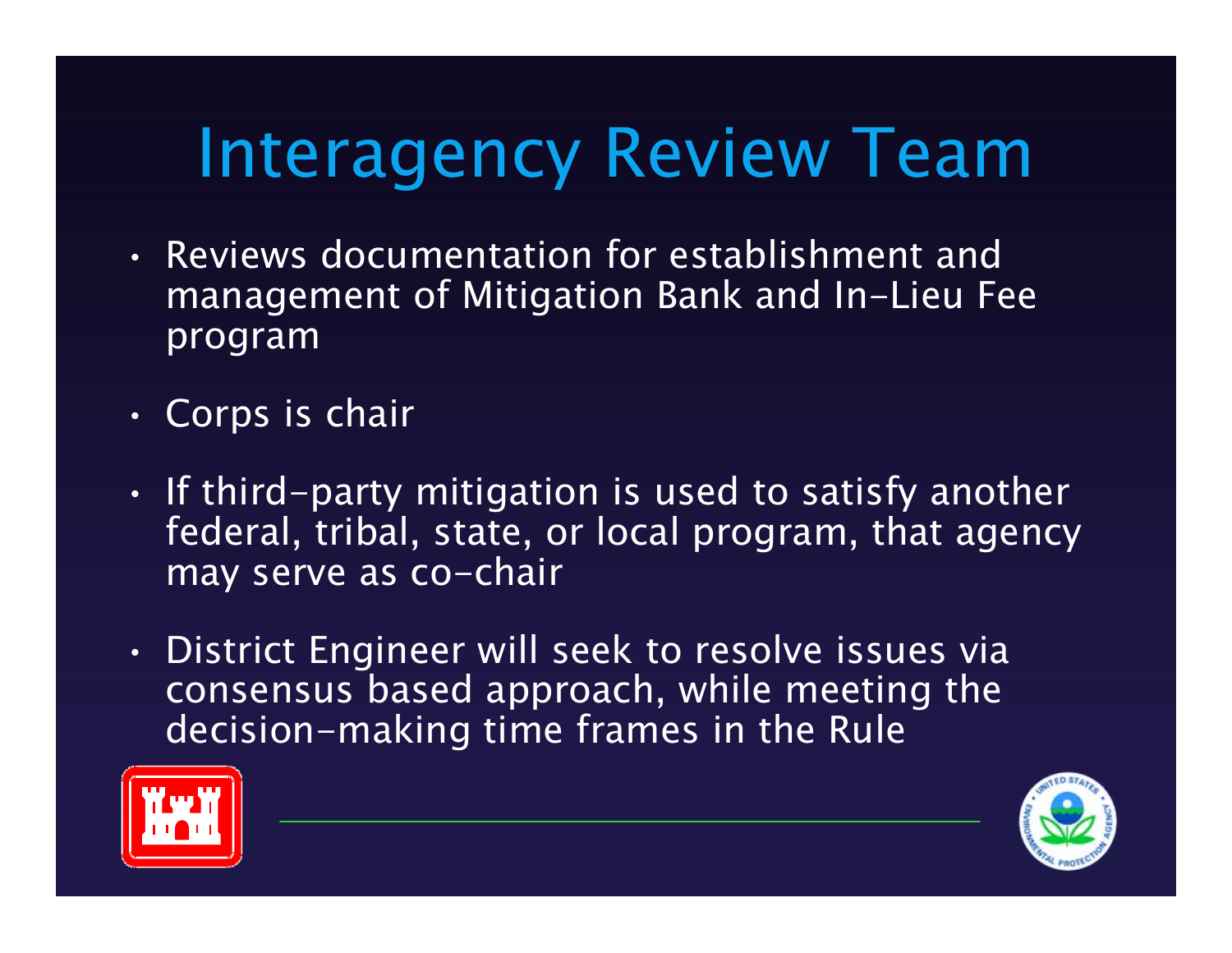# Interagency Review Teams

- • Agency participation
	- U.S. EPA
	- U.S. Fish and Wildlife Service
	- NOAA Fisheries
	- Natural Resources Conservation Service
	- –Other Federal agencies
	- –- Tribal, state, and local regulatory and resource agencies



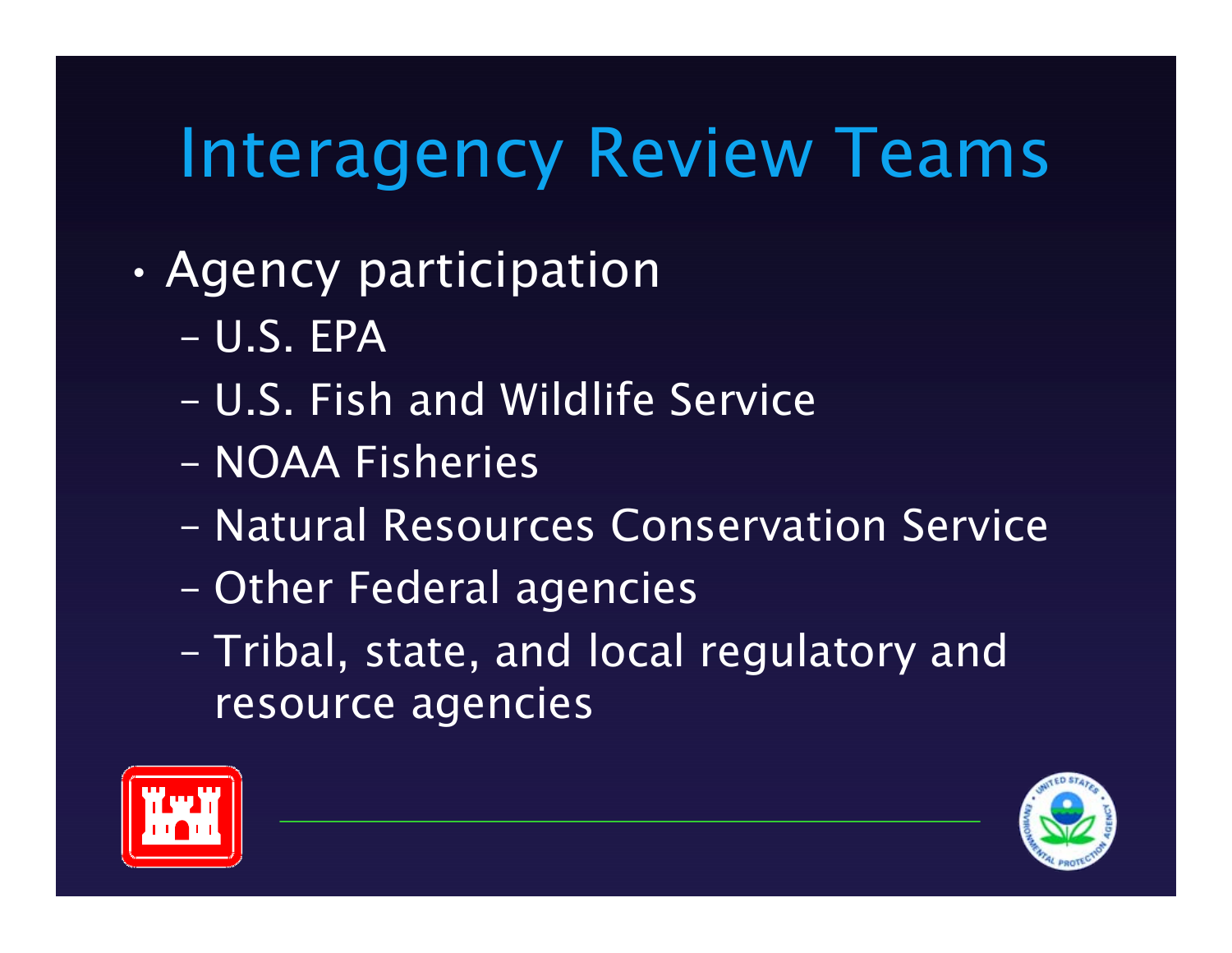# Role of the IRT

- • Facilitate establishment of Mitigation Banks or In-Lieu Fee programs through the development of instruments
- Review and comment on documents - e.g., prospectus, instruments, mitigation plans
- •Should use a watershed approach



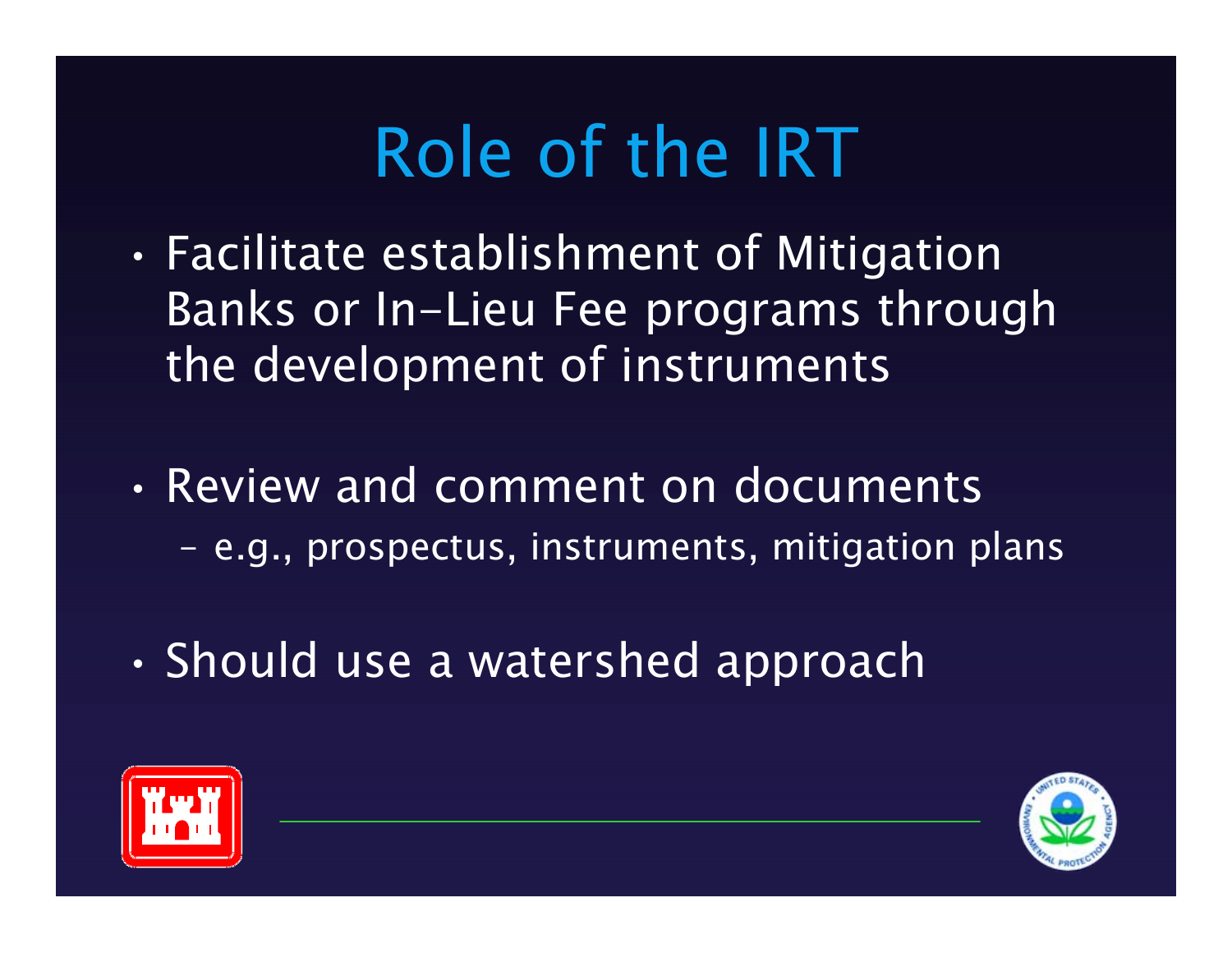# Role of the IRT

- •May choose to sign Instruments
- • Examples of other roles
	- –Assessing monitoring reports
	- – Recommending Adaptive Management measures
	- –Credit release approval process
	- –- Instrument modification process
- • Must abide by time limits specified in the Rule



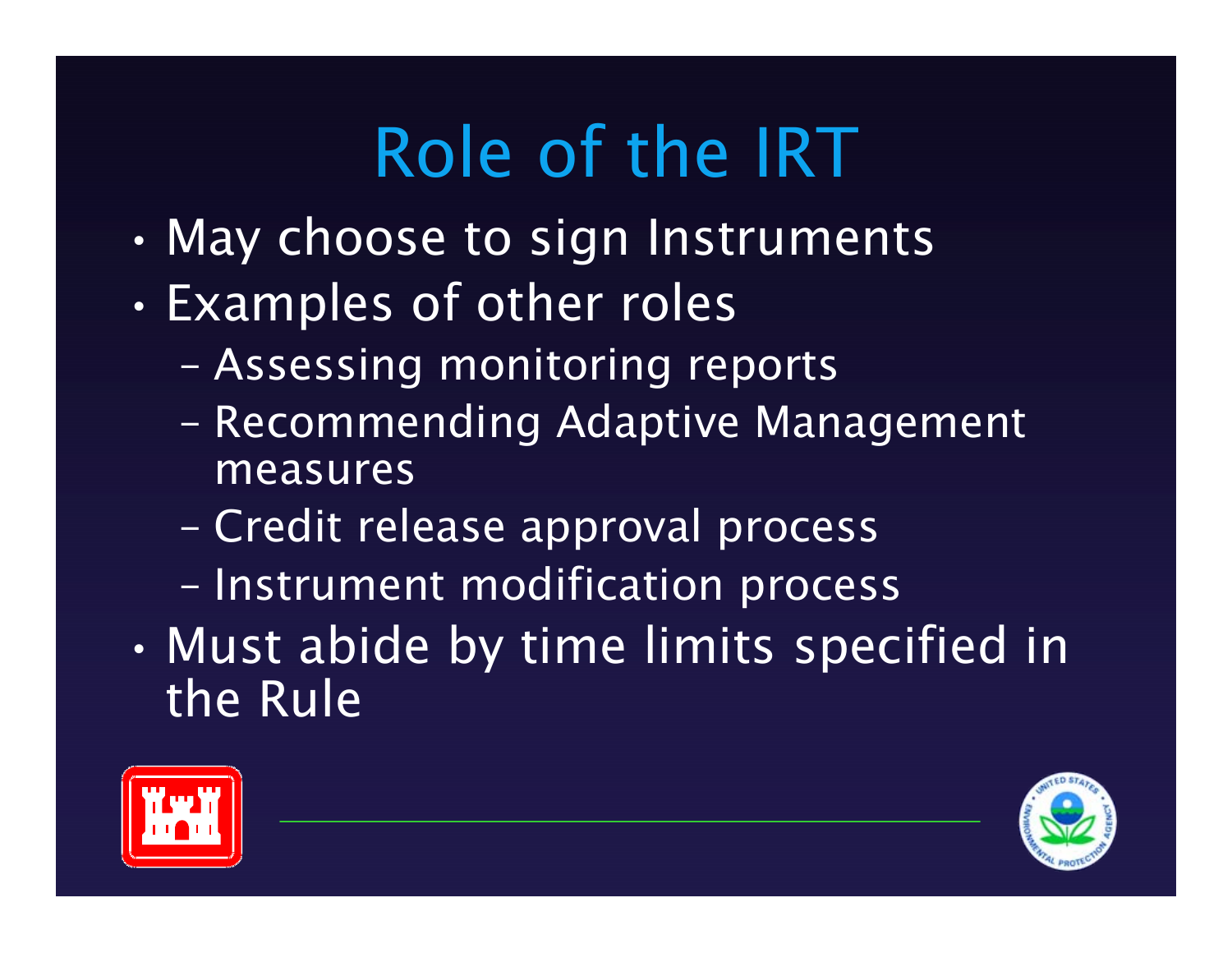# MOAs with Other Agencies

- • District Engineer and other IRT members may delegate IRT review functions to other federal, state, or local government agencies
- • District Engineer retains sole authority for final approval of Instruments and other documents



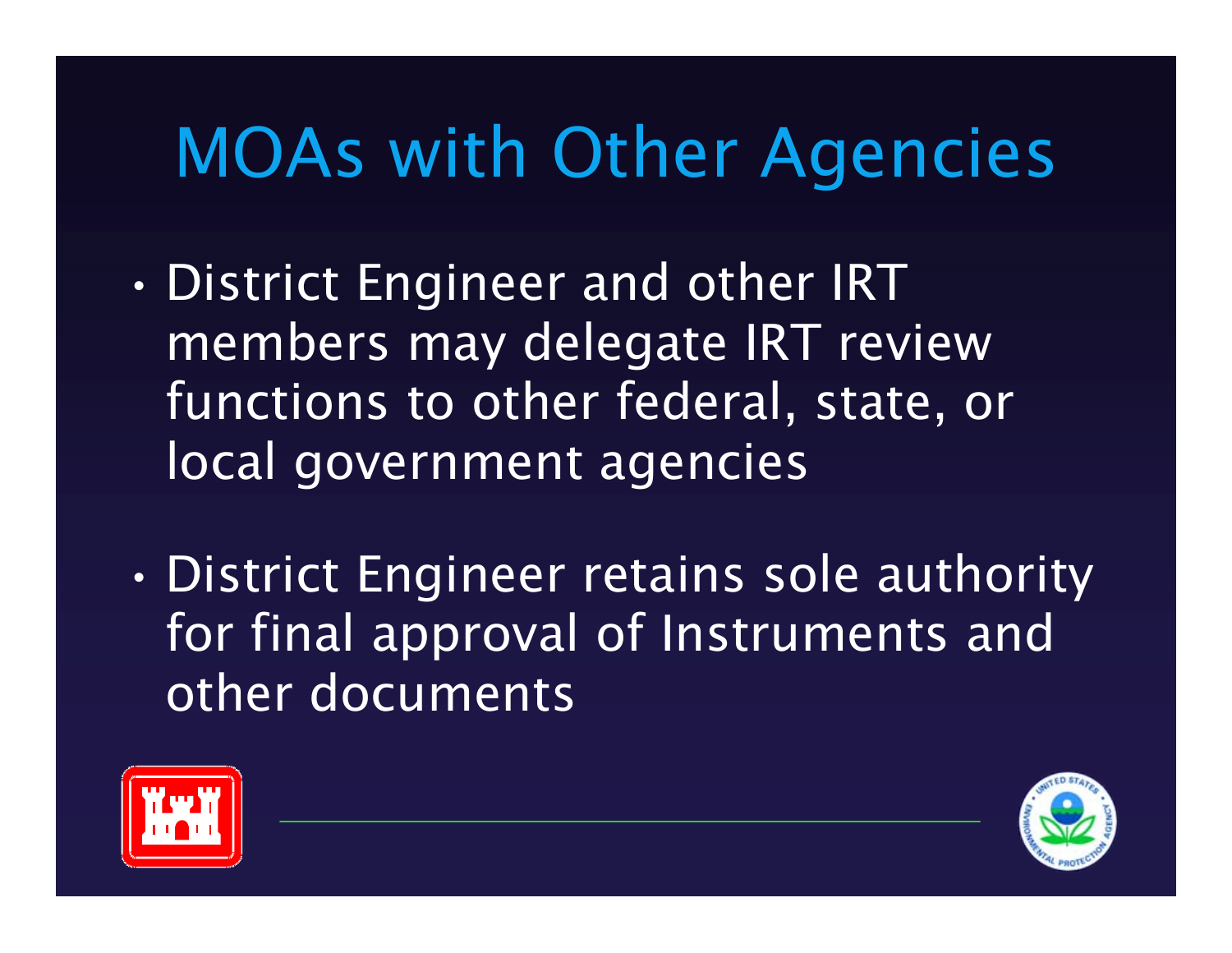#### IRT Training Course

#### http://www.conservationfund.org/irt\_mitigation\_training



Awards & Grants

Conservation

Services

US Army Corps of Engineers, the US Environmental Protection Agency, and the US Fish & Wildlife Service.

in Communities that Neighbor

**Public Lands** 

This training features extensive interaction among participants, real-world examples,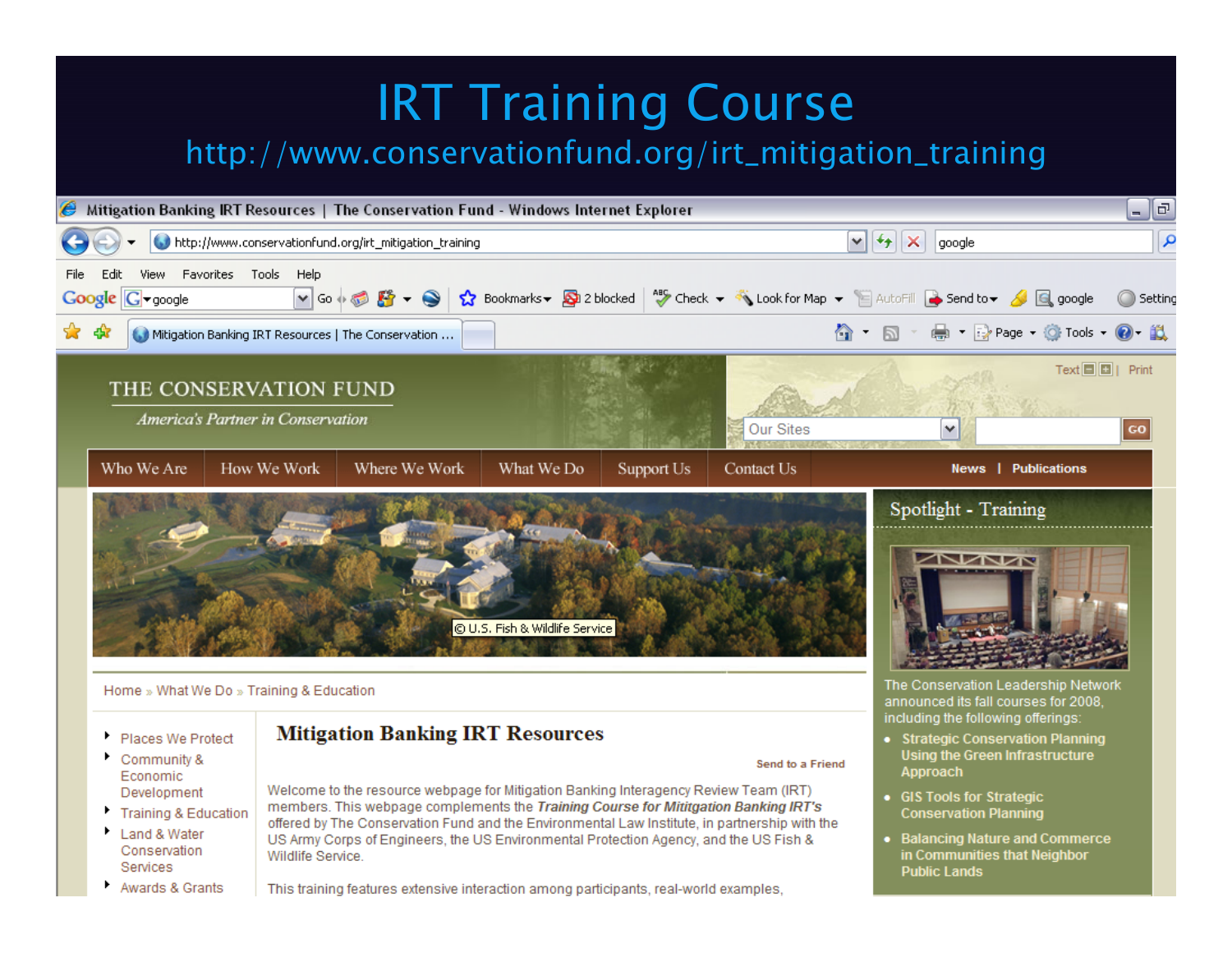#### Course Topics: Technical and Policy

- Real estate instruments
- Financial Assurances
	- short and long-term (PAR demo)
- Site selection
- Service Area determination
- •Credit determination/release
- Performance standards
- •Long-Term Management plans
- •Management and monitoring



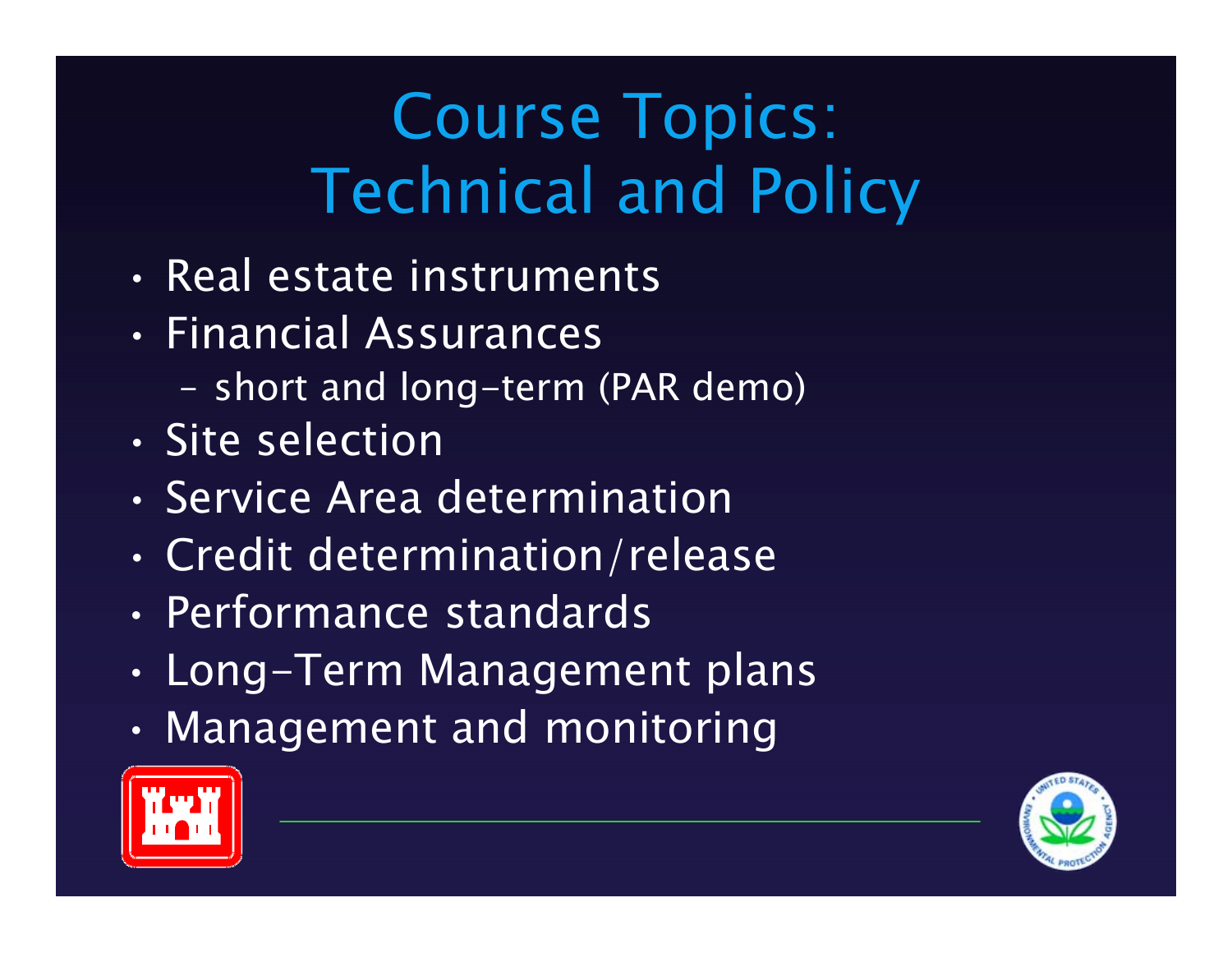### Course Topics: Process and Organization

- • Successful IRT practices/models
	- –- District/State Guidance
	- –Regular meetings
- • Collaborative decision-making and negotiation skills
- •Dispute resolution